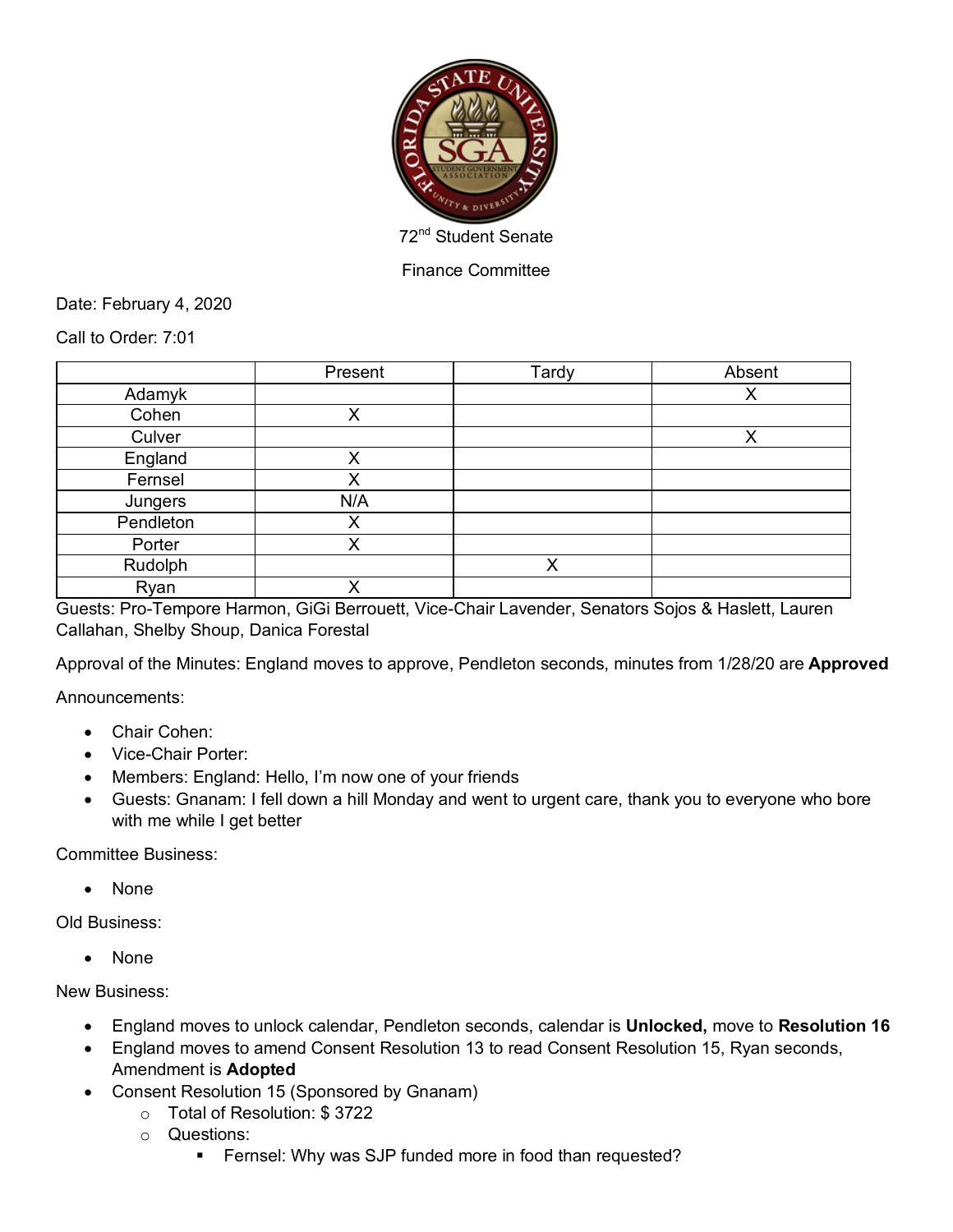- A: We round numbers up to the next dollar
- Pendleton: What is the timeframe for the NSBE event?
	- It is all specified in the information packet, it's money for several meals for 100 attendees
- **E** Harmon: Is that 100 people per day or overall
	- A: Its one event, you're not supposed to leave the event
- **EXTERGH** Harmon: How did you pick the vendors
	- A: We funded based on the SGA-approved vendors for each meal category
- Rudolph: How was the number for NSBE reached?
	- A: Tyler Roy calculated the number, it was the cost of Moe's, Chick-Fil-A, and 4Rivers
- Rudolph: What are the sponsors providing?
	- A: They are providing the technology used, and the prizes
- o Roundtable
	- Gnanam: NSBE has reached out to other organizations to fund this event, it's not just PAC
	- England: Move to remand Take Back the Tap back to PAC, Rudolph seconds, no objections, TBtT is **Remanded**
- o Motion to Approve & Second: Ryan moves to call the question, England seconds
- o Vote on NSBE line-item:
	- Yes: England, Fernsel, Pendleton, Porter, Rudolph, Ryan
	- $\blacksquare$  No:
	- Abstain:
- o NSBE line-item does **Pass**
- o England moves to approve resolution, Pendleton seconds, no objections
- o Resolution is **Approved**
- Senator England moves to add Senator Sojos as a sponsor to Consent Resolution 12, Pendleton seconds, Sojos is **Added**
- Consent Resolution 12 (Sponsored by Murcia & Sojos)
	- o Total of Resolution: \$ 2200
		- o Questions:
			- § Cohen: When you said you can't fund AirBNB's, that's in statutes, right?
				- A: Yes
			- Ryan: The minutes said College of Business is funding students?
				- A: The college funding is separate from SGA funding, the trip is open to all students
		- o England: Point of Clarification, It came to my attention earlier that only College of Business students might be able to go, I contacted the chair and members of the RSO, I was told that if a College of Business student goes on the trip, the college will cover the registration fees, which non-college students will have to cover the fees themselves. This money is covering flights, which any student can use
		- o Roundtable
			- § England: We have to make a morality decision, if non-College of Business students go they will have to pay an additional 325 dollars for this trip, only 10 students are going on the trip, this money will not send more people
			- Sojos: Point of Clarification, Senator England said we're only giving them money for flights, and that money is open to all students
			- Berrouett: If your concern is the College of Business funding, consider that we always encourage students to approach their colleges for funding, and it is reasonable that the College of Business only wants to fund their students
			- Sojos: Point of Clarification, RTAC has not done anything wrong by approving this funding for this RSO's trip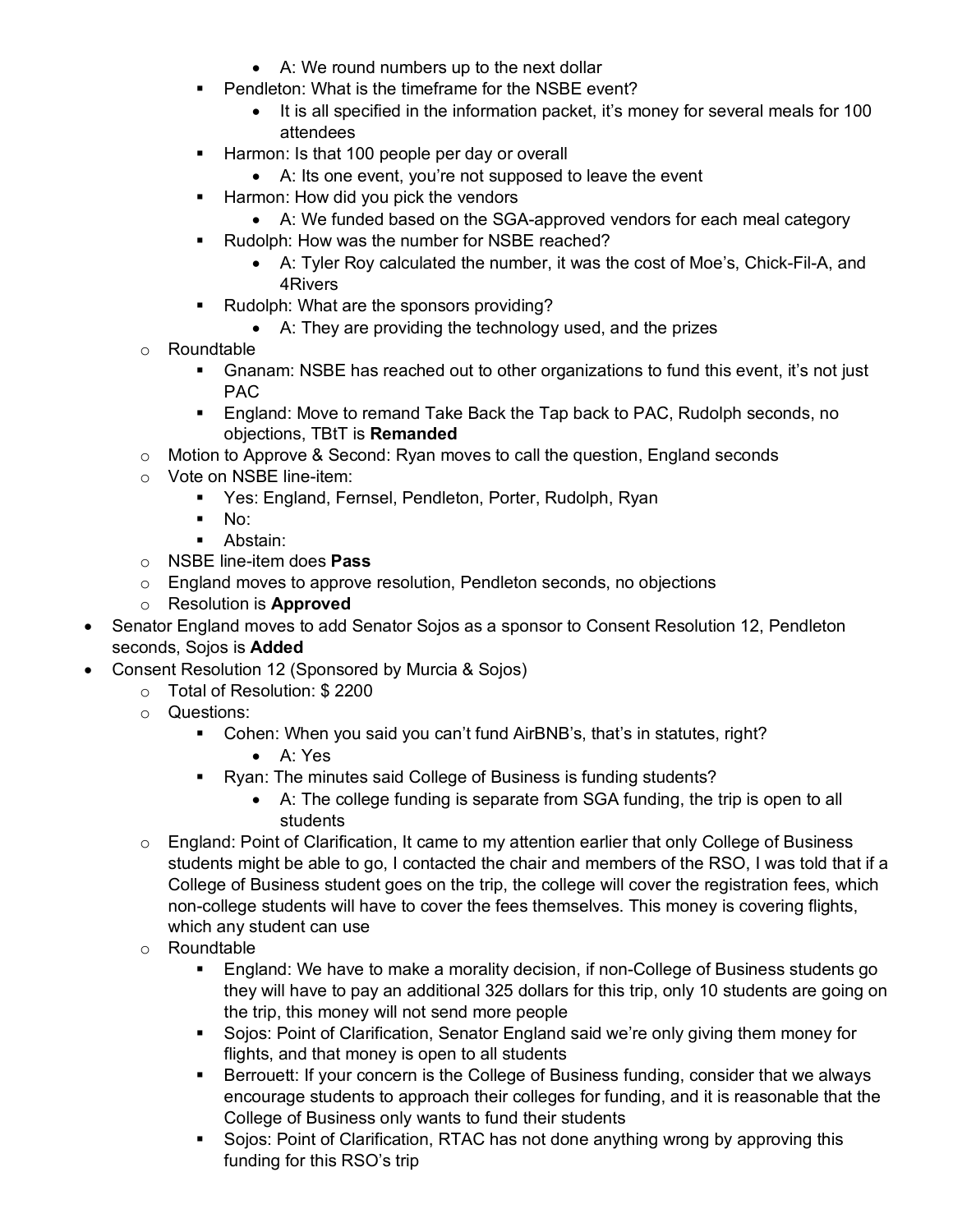- England: Now that we know the facts and that this funding is OK, what are everyone's opinion on this?
- **•** Ryan: Are we funding the travel for ten students, is that locked in?
	- A: Yes, that number is pretty much set
- § Ryan: What is the process for selecting students for this trip?
	- A: Essentially a first-come, first-serve scenario, with no concern to membership of the College of Business
- Rudolph: I'm in favor of this, if you're not at the top you can't work at the top and we, at a state school, are already at a disadvantage, we should support these students by providing them the opportunity to travel to this prestigious event
- England: This is an incredible opportunity; it's sharing the spotlight with students from schools like Harvard and Yale
- Callahan: Is the College of Business funding a lot of this, or is primary funding coming from this bill?
	- A: This only covers flights
- § Haslett: This does not seem free and open to all students, and it doesn't seem like it's really open to students from outside the College of Business
- § Gnanam: Point of Clarification, the concept of Free and Open is a lot different in RTAC than PAC, so long as everyone who applies is given the opportunity to use the SGA funding, it is considered Free and Open to the public
- Sojos: Point of Clarification, no SGA money is going to registration fees
- England: The treasurer of the RSO said that even College of Business will have to cover other expenses
- o Motion to Approve & Second: Porter moves to call question, Rudolph seconds
- o Vote on line-item:
	- Yes: England, Fernsel, Pendleton, Porter, Rudolph, Ryan
	- $\blacksquare$  No:
	- Abstain
- o Line-item does **Pass**
- o England moves to accept resolution, Rudolph seconds, no objections
- o Resolution does **Pass**
- Bill 27 (Sponsored by Adamyk & Ready)
	- Rudolph moves to table Bill 27 due to sponsor no-show, Ryan seconds
	- o Bill is **Tabled**
- Bill 28 (Sponsored by Haslett)
	- $\circ$  Opening: This bill is simple, it just lowers the threshold for needing a 2/3 vote on PAC and RTAC line-items from \$2000 to \$1000, the original number is arbitrary and I believe it is too high to be the threshold, this bill does not take away the power of Senate to fund RSOs a higher amount
	- o Questions:
		- § Cohen: How do you know the \$2000 threshold was arbitrarily decided on?
			- A: I don't know for sure, but I can't find where there was a reason for choosing it
		- England: Have you spoken to anyone about this change?
			- A: No
		- Ryan: What's the precedence for needing a 2/3 vote on anything else in Senate?
			- A: So far as I know, there's no reasoning for requiring a 2/3 vote on anything else in Senate, I thought it was easier to change this number for finance code instead of everything at once
	- o Roundtable:
		- England: I was talking to Dr. Acosta the other day about the \$2000 threshold, she said the \$2000 mark used to be rarely reached, RSOs were never meant to receive that much money at once, I don't know if I want to see this number go down, stay the same,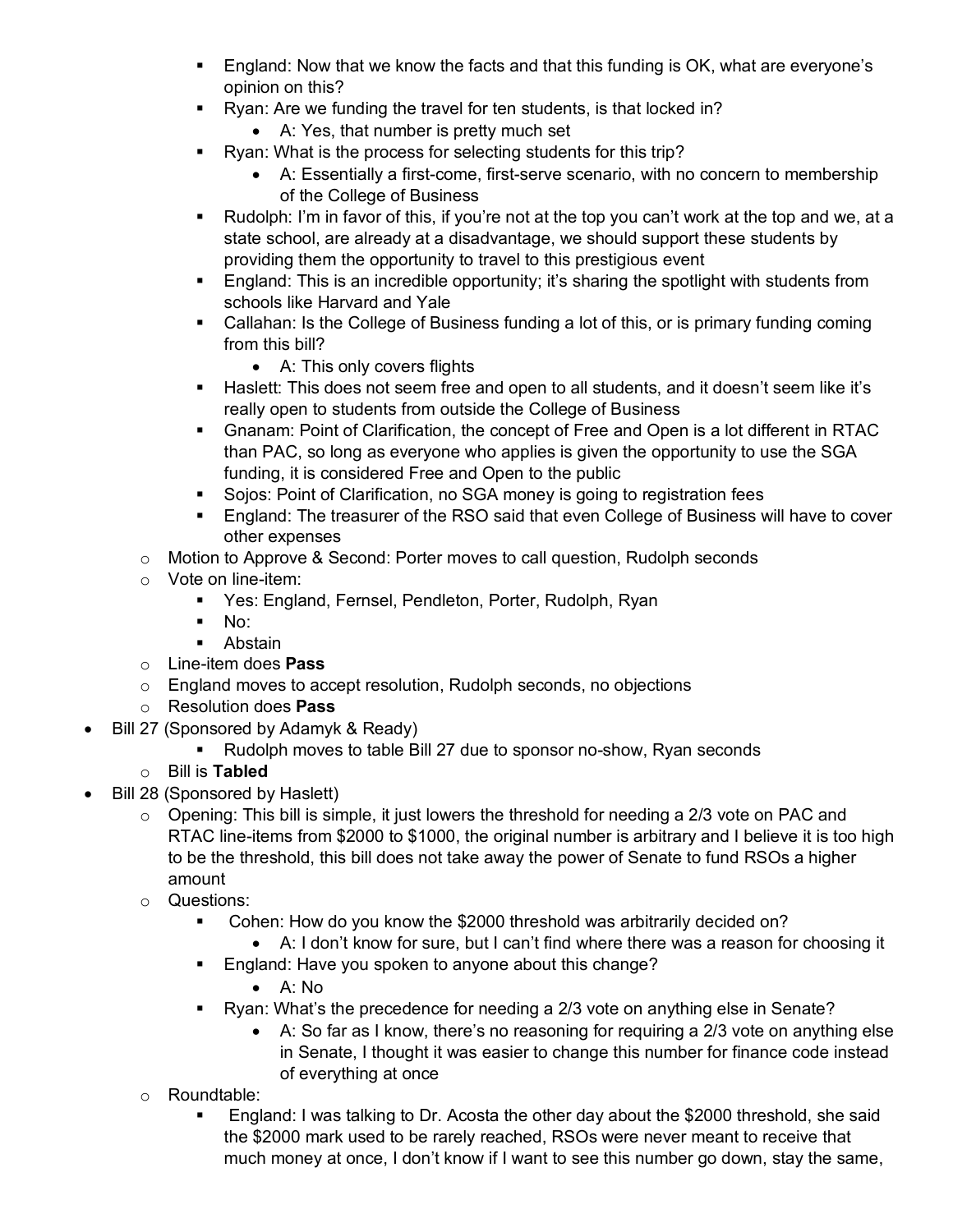or go up, this number was put in not to provide debate, but limit the number of RSOs getting funded this amount, I'm worried that no one was consulted about this bill, work should be done in committee

- § Cohen: Be aware that this change could have far-reaching impacts on Senate
- Ryan: While I agree that it's good to talk about funding, I think that the overall impact of this bill would be to limit funding to RSOs, and I've heard that the funding boards have not run out of money in the past
- Harmon: I've heard that the threshold for needing a 2/3 vote was lowered 4 or 5 years ago from \$5000 to \$2000
- England: My worry is that lowering this number won't restrict RSOs from requesting lots of money, the funding boards, Finance, and Senate need to make harder decisions, this would just force Senate to conduct more votes, I respect Haslett's efforts to be more fiscally responsible
- Cohen: It's important to remember that Finance members shouldn't inject their opinion into PAC and RTAC meetings, it should be up to the funding boards
- Fernsel: Would it be possible to amend this to possibly read \$1500 dollar threshold and needing a 4/5 vote?
- § Haslett: I would be friendly to having this amended to read that, I thought it would be easier to make this change by first lowering the threshold
- § Ryan: Moving to \$1500 is even more arbitrary, if we do this change we should find a number that makes logical sense
- Rudolph: If we change this number, it will just trivialize things and will just force more votes, I have an issue that no one was consulted when this bill was written and it just sets us up for failure, if we change this number we should have more reasoning behind it
- Pendleton: Regardless of how we vote, I can't vote for this without consulting the funding board chairs
- England: Do you want to change the dollar amount of vote threshold, or both?
- Haslett: I want to do both
- § Rudolph: What would be the difference between tabling this bill and voting no?
- Cohen: If we vote no, the bill fails, and it would have to be resubmitted
- **•** Fernsel: Can we amend this bill before we table it?
- Ryan: We don't have anyone else's input on this bill
- England: If we amend this before tabling it, it might appear that Finance wants these changes when we haven't approved it
- o Porter moves to table Bill 28, Ryan seconds
- o Bill is **Tabled**
- Bill 29 (Sponsored by Durham & Lavender)
	- o Opening: Senator Lavender, Demetrius Wynn and I have been working on this for a while, we realized this university is technically ADA compliant but it doesn't meet a higher standard, this bureau would help bring attention to accessibility issues, we are supported by the SDRC in this project, last semester we allocated \$2,500 in the budget for accessibility issues
	- o Questions:
		- England: Will this be seen by IA?
			- A: Yes, it will be heard next week
		- Pendleton: How many members are on the board?
			- A: There will be 6, the bill needs to be amended
		- Cohen: What are some of the other organizations you have talked to?
			- A: Disability QTs, UOC, SDRC, Office of Accessibility
		- Cohen: What will the \$2,500 go to?
			- A: The funds will go to the highest-priority areas on campus to improve accessibility issues, the money can be transferred to the appropriate entity to fix issues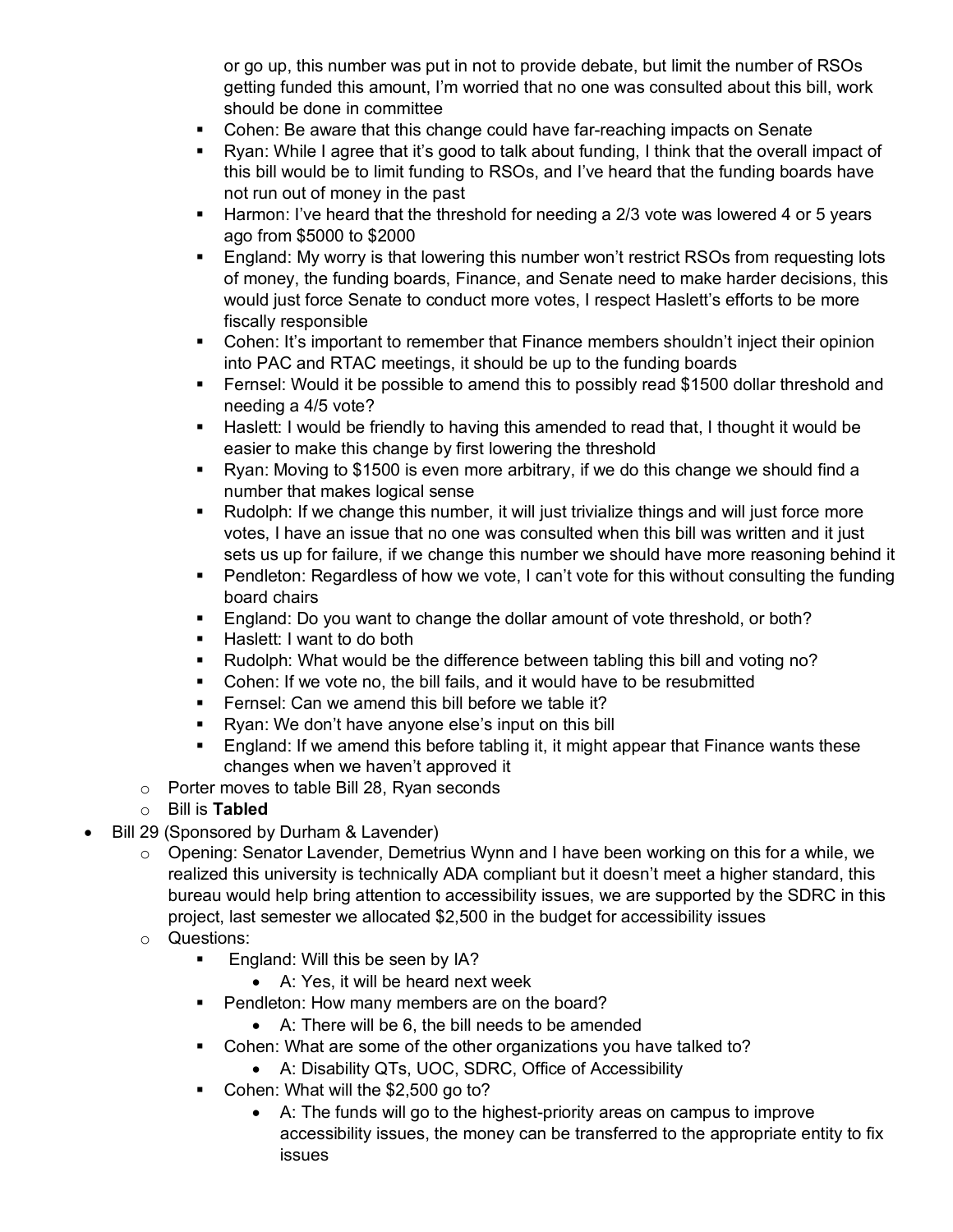- o Roundtable:
	- § England: Moves to amend bill Section 910.3, Section B, Subsection 2 to change 8 to 6, Fernsel seconds, sponsor finds friendly, Amendment is **Adopted**
	- § England: Point of Information: President Steinberg is wanting to do away with Bureaus, why are we introducing a new one?
		- A: This sets up the organization, it would simply be a change of title if this change does go through, we don't want to cause confusion by calling it an executive project
- o Porter moves to call the question, Pendleton seconds
- $\circ$  Closing: This bill has been a long time coming and stems from earlier resolutions, we have been working on this for months, please do not hesitate to reach out with questions, the creation of a new bureau is not a common occurrence
- o Final vote:
	- Yes: England, Fernsel, Pendleton, Ryan
	- § No:
	- **•** Abstention: Porter
- o Bill does **Pass**
- Resolution 16 (Sponsored by Lavender)
	- o Opening: This resolution came as a request from Dr. Acosta and Exec Branch, the ASLC didn't get the request in time and need this resolution to make a retroactive payment
	- o Questions:
		- Pendleton: Has this happened in the past with the Exec Branch?
		- A: Not with the Exec Branch, but we've done retroactive payments before
		- Cohen: Is there a contact person at the ASLC?
			- A: Amy Runk
		- Ryan: What is the budget of the ASLC per semester?
			- A: I don't know, but this problem arose with the Exec Branch, not ASLC
	- o First Round of Pro:
		- Ryan: The ASLC is a great place and creates a community for students, if we don't approve this resolution it only hurts the ASLC
	- o First Round of Con:
	- o Porter moves to call the question, Pendleton seconds
	- $\circ$  Closing: Thank you for hearing this, this is only a one-time event and won't happen again
	- o Final vote:
		- Yes: England, Fernsel, Pendleton, Porter, Ryan
		- $\blacksquare$  No:
		- Abstention:
	- o Resolution does **Pass**

Confirmations and Nominees:

• None

Unfinished Business:

• None

Final Announcements:

- Cohen: Thank you, I thought the committee ran well tonight, sorry for me being distracted with people trying to find Bureau Review, remember to be attentive in committee and take care of yourself, I'm going to look into finding a bigger room in Strozier for next week
- Harmon: You guys did a great job tonight, I'm glad everyone spoke and participated